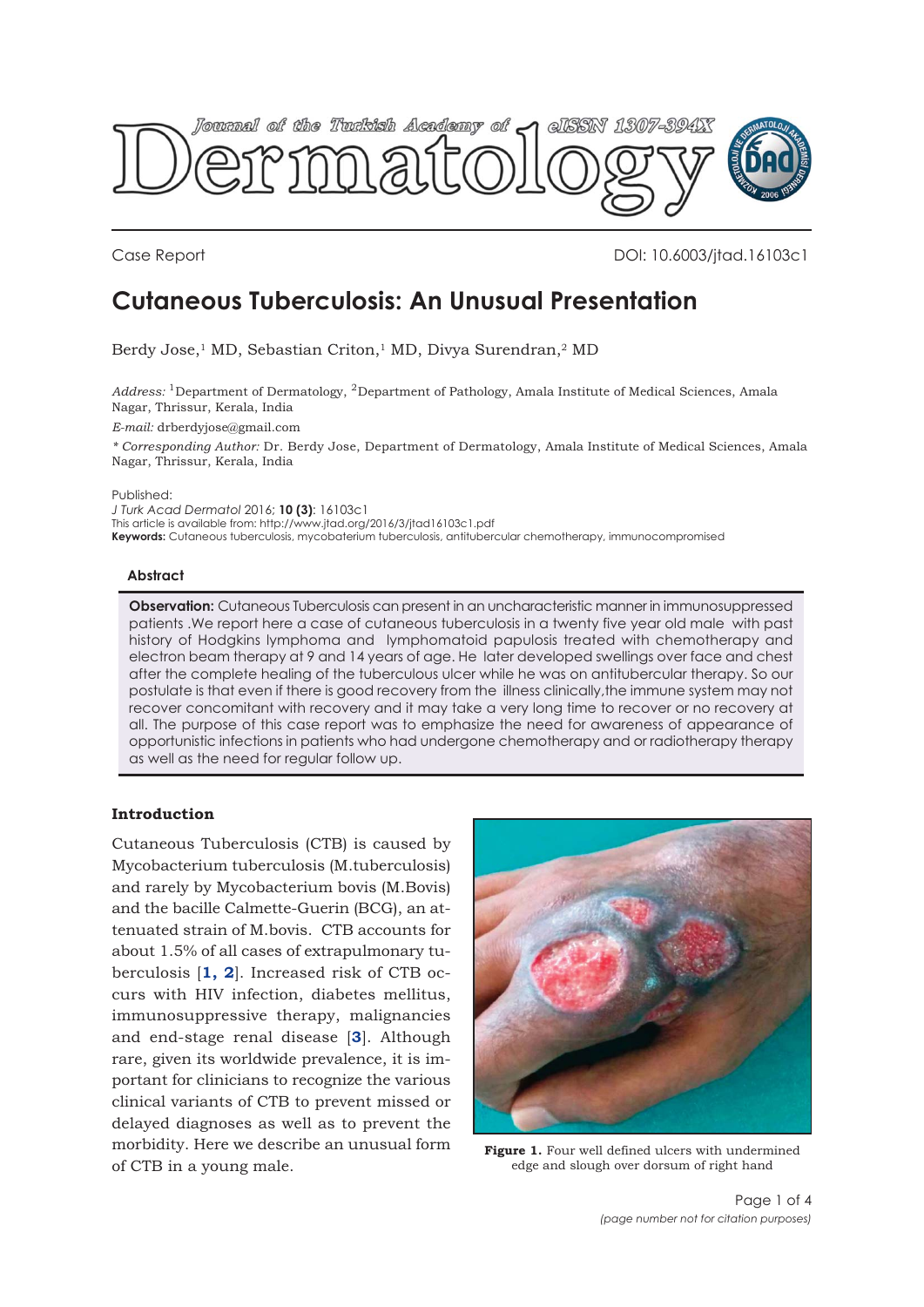*J Turk Acad Dermato*l 2016; **10 (3)**: 16103c1. http://www.jtad.org/2016/3/jtad16103c1.pdf



**Figure 2.** Low power view of section of skin showing dermis wih multiple granulomas with Langhan's giant cells (hematoxylin and eosin staining, 10 x)



A 25 year old male presented with four ulcers over dorsum of right hand for the past 8 months.The ulcer was preceded by a painless erythematous papule over right first finger web space which later progressed to form a small ulcer and subsequently similar ulcers developed adjacent to the previous lesion. He had multiple modalities of treatment for the same. He was diagnosed as having Hodgkins lymphoma-stage 4 which was completely treated with Adriamycin, bleomycin, vinblastine and dacarbazine (ABVD regimen) at 9 years of age and subsequently at the age of 14 years he was diagnosed to have lymphomatoid papulosis over right elbow which was completely treated with electron beam therapy (EBT) at 14 years of age. Physical examination revealed four ulcers on the lateral aspect of dorsum of right hand, the size ranged between 1x1cm to 3x2cm with well defined margins, undermined edge and healthy granulation tissue in the floor (**[Figure 1](#page-0-0)**). Multiple small discrete mobile lymph nodes were palpable in right axilla.

Investigations disclosed a low haemoglobin of 10.9g% and elevated ESR of 120mm/hr. His serum albumin and globulin were of 3.9g/dl and 4.4g/dl respectively with albumin globulin reversal of 0.9. Biopsy of the ulcer showed well defined granulomas with caseation necrosis in the dermis (**Figures 2, 3 and [4](#page-3-0)**). Mantoux test was positive with 11mm. Chest X ray was normal. A diagnosis of cutaneous tuberculosis was made and he was



**Figure 3.** High power view of dermis showing granuloma with caseation necrosis at the centre (hematoxylin and eosin staining, 40x)

started on Antitubercular therapy (ATT). Ulcers [were completely healed within 3 months \(](#page-2-0)**Figure 5**).

But after 4 months of therapy patient presented with chest pain, and two swellings each over forehead and chest. The swellings were soft, skin coloured and fluccuant on palpation. Upper lip swelling was also noticed. He was evaluated with CT of skull and thorax which showed soft tissue swellings with underlying bone destruction. Lymph node biopsy and lip biopsy were done which showed well defined granulomas with caseating necrosis and granulomatous chelitis respectively. Swellings were aspirated which showed pus and mycobacterial culture and sensitivity was done. Mycobacterial culture was negative. Since there is appearance of new lesions, inspite of negative mycobacterial culture, streptomycin was added to the regimen. Patient showed improvement with reduced pain and swelling.

### **Discussion**

The prevalence of cutaneous tuberculosis in India was found to be 0.26% [**[4](#page-3-0)**]. The commonest type of cutaneous tuberculosis in India was lupus vulgaris (57.69%) which was followed by scrofuloderma (21.2%) and tuberculosis verrucosa cutis (19.23%) [**[4](#page-3-0)**]. The prevalence of multidrug resistance in both pulmonary and extrapulmonary TB was aro-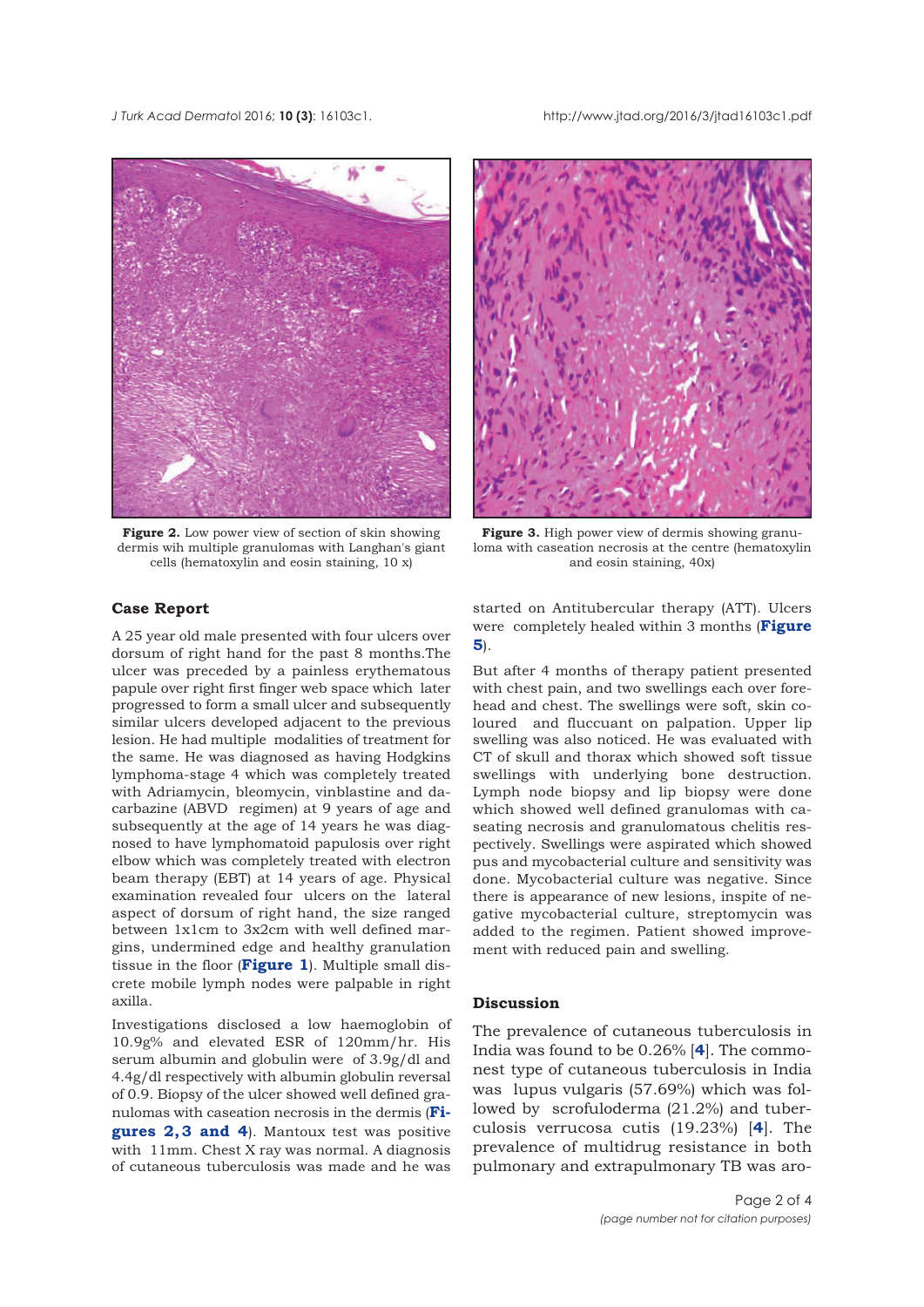<span id="page-2-0"></span>*J Turk Acad Dermato*l 2016; **10 (3)**: 16103c1. http://www.jtad.org/2016/3/jtad16103c1.pdf



**Figure 4.** High power view of dermis showing granuloma with Langhan's giant cell and epithelioid histiocytes (hematoxylin and eosin staining,40x)

und 3.7% [**[5](#page-3-0)**]. The demonstration of M. tuberculosis or acid fast bacilli (AFB) in tissue culture and smear, respectively can be formidably difficult because some forms of CTB are paucibacillary [**[6](#page-3-0)**].

Our patient was a young male with previous history of Hodgkins lymphoma and lymphomatoid papulosis which was treated with ABVD regimen and EBT at 9 and 14 years of age. At his first visit we considered the possibility of pyoderma gangrenosum and CTB and it was treated as CTB based up on the clinical and histopathological features. The ulcers healed with in three months of ATT supporting the diagnosis. When he presented with new lesions over forehead and chest, recurrence of Hodgkins lymphoma and disseminated TB were considered. Hodgkins lymphoma was ruled out based on the histopathological features.

The soft tissue swellings developed and progressed despite standard antitubercular chemotherapy. The possible explanations may be due to the resistance of the mycobacteria or a different mycobacterial infection affecting the soft tissues. Since AFB was not cultured, a drug sensitivity could not be done. So it is not possible to confirm whether it is due to drug resistance or not. This type of presentation is uncommon. In the literature nodular lesions over scalp and forehead were described in a cardiac transplant patient on cyclosporine and prednisolone while on antitubercular chemotherapy [**[7](#page-3-0)**].

In our patient, there is still immunosuppression and immunologically he may not recove-



**Figure 5.** Healed ulcers of cutaneous tuberculosis with antitubercular therapy

red completely from his illness or from the treatment. Another explanation could be his immune system is not functioning properly because of his chemotherapy and EBT. So our postulate is that even if there is good recovery from his illness clinically, the immune system may not recover concomitant with recovery and it may take a very long time to recover or no recovery at all. Hence all patients who have chemotherapy and or radiation therapy should be alerted for the likely appearance of opportunistic infections. These patients should be followed up regularly for a prolonged period.

Although the prevalence of CTB is very low, at times atypical presentations do exist. It is a well recognized complication in HIV positive and immunosuppressed patients where it can present in an uncharacteristic manner [**[7](#page-3-0)**]. Retrospective review of response to treatment in addition to clinical features and histopathology is also important in diagnosis of the disease. The purpose of this case report was to emphasize the unusual presentation of CTB in an immunocompromised host and to impress the need for awareness of appearance of opportunistic infections in patients who had undergone chemotherapy and or radiotherapy therapy as well as the need for regular follow up.

#### **References**

1. Sethuraman G, Ramesh V, Ramam M, Sharma VK. Skin tuberculosis in children: learning from India. Dermatol Clin 2008; 26: 285-294. PMID: 18346559